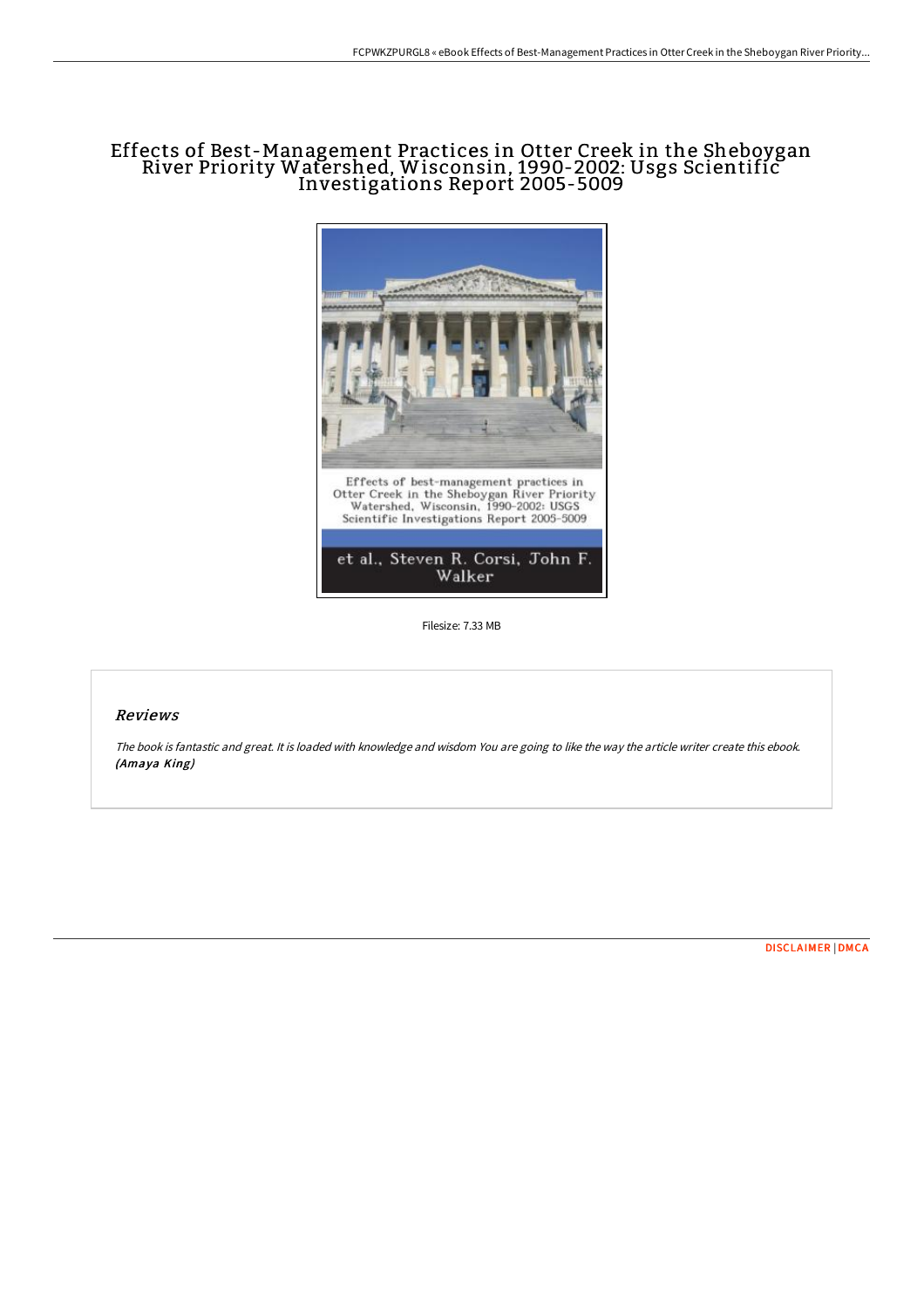## EFFECTS OF BEST-MANAGEMENT PRACTICES IN OTTER CREEK IN THE SHEBOYGAN RIVER PRIORITY WATERSHED, WISCONSIN, 1990-2002: USGS SCIENTIFIC INVESTIGATIONS REPORT 2005-5009



Bibliogov, United States, 2013. Paperback. Book Condition: New. 246 x 189 mm. Language: English . Brand New Book \*\*\*\*\* Print on Demand \*\*\*\*\*.The U.S. Geological Survey and the Wisconsin Department of Natural Resources began a comprehensive, multidisciplinary evaluationmonitoring program in 1989 to assess the effectiveness of the Wisconsin Nonpoint Source Program. Hydrologic, water-quality, habitat, and fish data were collected at Otter Creek from 1990 to 2002 with the pre-BMP (best-management practice) period ending in September 1993 and the post-BMP period beginning in October 1999. BMPs installed in this basin included streambank protection and fencing, stream crossings, grade stabilization, buffer strips, various barnyard-runoff controls, nutrient management, and a low degree of upland BMPs. Reductions between pre- and post-BMP periods were detected in median concentrations of base-flow samples for total suspended solids and BOD5 but not for total phosphorus or dissolved ammonia nitrogen; fecal coliform concentrations in base-flow samples increased over the study period. Reductions in rainfall storm loads between the pre- and post-BMP periods during the non-vegetative season (November through May) were detected for all three constituents monitored (total suspended solids, total phosphorus, and dissolved ammonia nitrogen). Differences in rainfall storm loads of these three constituents for the vegetative season (June through October) were not detected. When considering rainfall data from the entire year, reductions in storm loads were detected for total suspended solids and dissolved ammonia nitrogen (reductions were estimated at 58 percent for total suspended solids and 41 percent for dissolved ammonia nitrogen). Annual reductions in rainfall storm loads for the non-vegetative season were estimated at 58 percent for total suspended solids, 48 percent for total phosphorus, and 41 percent for dissolved ammonia nitrogen. Habitat and fish data were collected each year of the study to track the effects of BMPs on stream habitat and fish communities. Final trend...

 $\mathbf{H}$ Read Effects of [Best-Management](http://techno-pub.tech/effects-of-best-management-practices-in-otter-cr-1.html) Practices in Otter Creek in the Sheboygan River Priority Watershed, Wisconsin, 1990-2002: Usgs Scientific Investigations Report 2005-5009 Online h Download PDF Effects of [Best-Management](http://techno-pub.tech/effects-of-best-management-practices-in-otter-cr-1.html) Practices in Otter Creek in the Sheboygan River Priority Watershed, Wisconsin, 1990-2002: Usgs Scientific Investigations Report 2005-5009